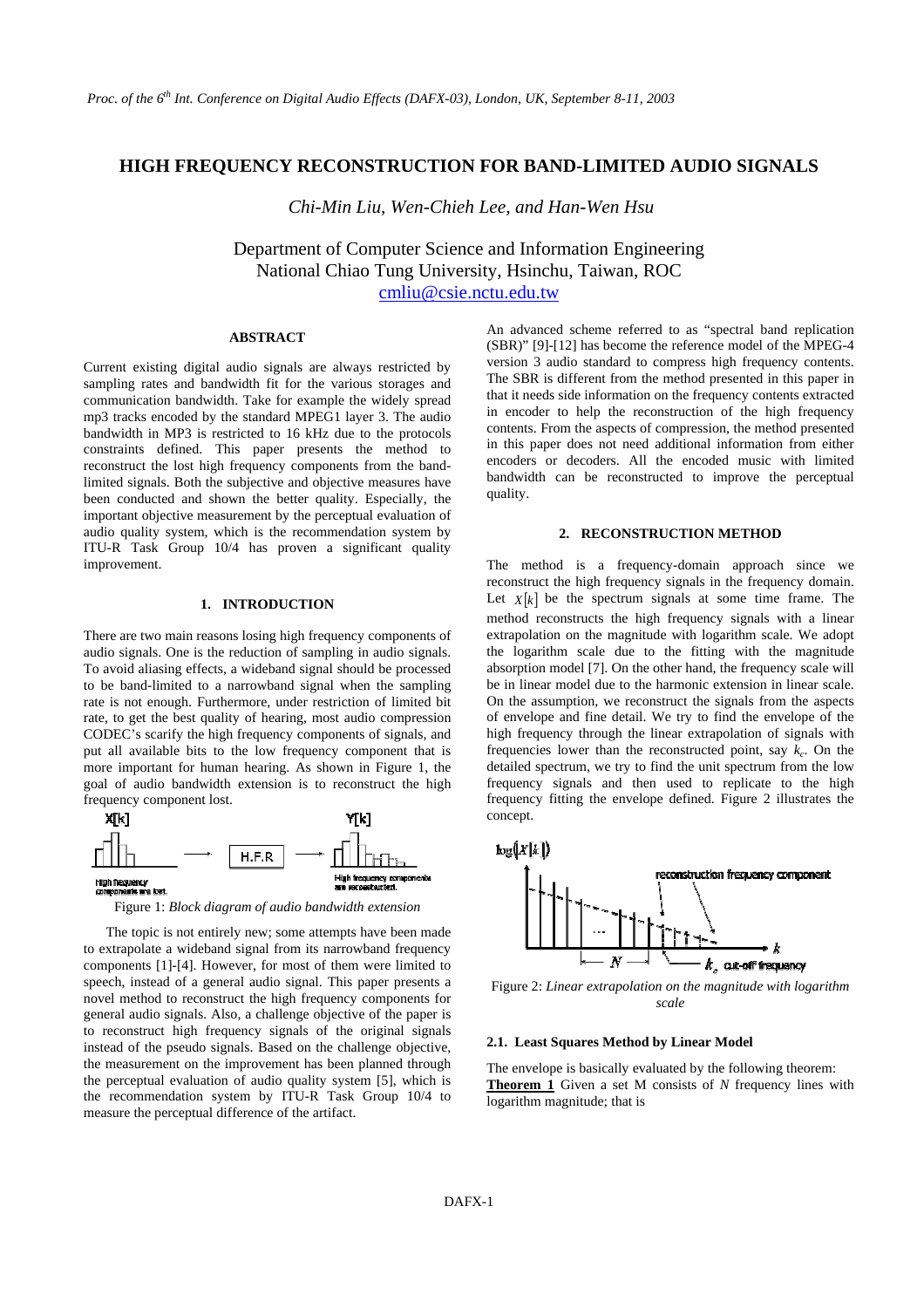$$
M = \left\{ \ln\left(|X[k_c - N]\right) \ln\left(|X[k_c - (N-1)]\right), ..., \ln\left(|X[k_c - 1]\right) \right\} \tag{1}
$$

Assume *L*:  $\ln |X[k]| = a_{opt} \cdot k + b_{opt}$  is the linear approximation with the least-square method on the *N* frequency lines. Then

$$
a_{opt} = \frac{12}{(N-1)N(N+1)} \cdot \ln \left\{ \prod_{i=1}^{N-1} \left[ \frac{|X[k_c - i]}{|X[k_c - (N+1-i)]|} \right]^{\left(\frac{N+1}{2} - i\right)} \right\}
$$
(2)  
and

$$
b_{opt} = \frac{\ln\left(\prod_{i=1}^{N} |X[k_c - i]\right)}{N} - \left(k_c - \frac{N+1}{2}\right) a_{opt}
$$
 (3)

 $\langle Proof \rangle$  We need to find  $b_{opt}$  and  $a_{opt}$  such that the summation

$$
\sum_{i=1}^{N} [b + (k_c - i)a - \ln[(X[k_c - i)])]^2 = \sum_{i=1}^{N} [b + (k_c - i)a - X'[k_c - i]]^2
$$
\n
$$
= \begin{bmatrix} 1 & k_c - 1 \\ 1 & k_c - 2 \\ \vdots & \vdots \\ 1 & k_c - N \end{bmatrix} \begin{bmatrix} 1 & X'[k_c - 1] \\ 0 & X'[k_c - 2] \\ \vdots & \vdots \\ X'[k_c - N] \end{bmatrix}^2
$$
\n(4)

has the minimum value, where  $X'[k] - i] = \ln(|X[k] - i])$ . The problem can be solved by solving a normal equation; that is,

$$
\begin{bmatrix} 1 & 1 & \dots, & 1 \\ k_c - 1k_c - 2, & \dots, & k_c - N \end{bmatrix} \begin{bmatrix} 1 & k_c - 1 \\ 1 & k_c - 2 \\ \vdots & \vdots \\ 1 & k_c - N \end{bmatrix} = \begin{bmatrix} 1 & 1 & \dots, & 1 \\ k_c - 1k_c - 2, & \dots, & k_c - N \end{bmatrix} \begin{bmatrix} X'[k_c - 1] \\ X'[k_c - 2] \\ \vdots \\ X'[k_c - N] \end{bmatrix}
$$
 (5)

This is equivalent to solve the equation (6).

$$
\begin{bmatrix}\nN & Nk_c - \frac{N(N+1)}{2} \\
Nk_c - \frac{N(N+1)}{2} & Nk_c^2 - N(N+1)k_c + \frac{N(N+1)(2N+1)}{6} \begin{bmatrix} b \\ a \end{bmatrix} \\
= \begin{bmatrix}\n\sum_{i=1}^{N} X'[k_c - i] \\
k_c \cdot \sum_{i=1}^{N} X'[k_c - i] - \sum_{i=1}^{N} i \cdot X'[k_c - i]\n\end{bmatrix}
$$
\n(6)

By Gaussian-Jordan elimination method [13], (6) can be reduced to

$$
\left[1 - \frac{k_c - \frac{N+1}{2}}{12}\right] \left[b\right] = \left[b\right] \left[\frac{\sum_{i=1}^{N} X'[k_c - i]}{N}\right] \tag{7}
$$

The optimum solution  $b_{opt}$  and  $a_{opt}$  can be found by solving (7). J

The complexity to calculate  $a_{opt}$  is  $O(N^2)$ , where *N* is the number of frequency lines to predict the envelope. In next subsection, a fast computing method is proposed.

# **2.2. Fast Computing**  $a_{opt}$

Assume *N* is positive integer and *N*>1. We denote  $Y_i$  and  $W_i$  in (2) according to

$$
Y_i = X[k_c - i], \text{ for } i = 1, 2, \dots, \frac{N-1}{2}.
$$
 (8)

and

$$
W_i = X[k_c - (N + 1 - i)]
$$
 for  $i = 1, 2, ..., \frac{N - 1}{2}$ . (9)

Substituting (8) and (9) to (2) yields

$$
a_{opt} = \frac{12}{(N-1)N(N+1)} \cdot \left\{ \ln \left[ \prod_{i=1}^{\frac{N-1}{2}} |Y_i|^{\left(\frac{N+1}{2} - i\right)} \right] - \ln \left[ \prod_{i=1}^{\frac{N-1}{2}} |W_i|^{\left(\frac{N+1}{2} - i\right)} \right] \right\} \cdot \tag{10}
$$

That is

$$
a_{opt} = \frac{12}{(N-1)N(N+1)} \cdot \left\{ \ln \left[ \left| \prod_{i=1}^{N-1} Y_i \left( \frac{N+1}{2} - i \right) \right| \right] - \ln \left[ \left| \prod_{i=1}^{N-1} W_i \left( \frac{N+1}{2} - i \right) \right| \right] \right\}
$$
(11)

Furthermore, we define the product of a series of  $Y_j$  as  $Z_i$ , that is

$$
Z_i = \prod_{j=1}^{i} Y_j ; \text{ for } i = 1, 2, \dots, \frac{N-1}{2}.
$$
 (12)

Taking a recursive way to calculate  $Z_i$  leads to

$$
Z_i = Z_{i-1} \cdot Y_i \; ; \; \text{ for } i = 1, 2, \dots, \frac{N-1}{2} \, . \tag{13}
$$

 $Z_0 = 1$ . Similarly, we define the product of a series of  $W_j$  as  $V_i$ ,

$$
V_i = \prod_{j=1}^{i} W_j; \text{ for } i = 1, 2, \dots, \frac{N-1}{2} \tag{14}
$$

Taking a recursive way to calculate  $V_i$  leads to

$$
V_i = V_{i-1} \cdot W_i \quad ; \quad \text{for } i = 1, 2, \dots, \frac{N-1}{2} \tag{15}
$$

 $V<sub>0</sub> =1$ . The recursive forms in (13) and (15) can be derived as

$$
\sum_{i=1}^{N-1} Y_i^{\left(\frac{N-1}{2} - i\right)} = \sum_{i=1}^{N-1} Z_i \quad . \tag{16}
$$

and

Substituting (16) and (17) to (11) yields  
\n
$$
\prod_{i=1}^{N-1} W_i^{\left(\frac{N-1}{2}i\right)} = \prod_{i=1}^{N-1} V_i
$$
\n
$$
\text{Substituting (16) and (17) to (11) yields} \tag{17}
$$

$$
a_{opt} = \frac{12}{(N-1)N(N+1)} \cdot \ln \left( \frac{\left| \prod_{i=1}^{N-1} Z_i \right|}{\left| \prod_{i=1}^{N-1} V_i \right|} \right) \tag{18}
$$

From (18), the complexity of computing the values of  $Z_i$  needs 2 *N* − 3 multiplications. To compute the product of  $Z_i$ , it also needs

$$
\frac{N-3}{2}
$$
 multiplications. Hence, computing  $\prod_{i=1}^{N-1} Z_i$  totally needs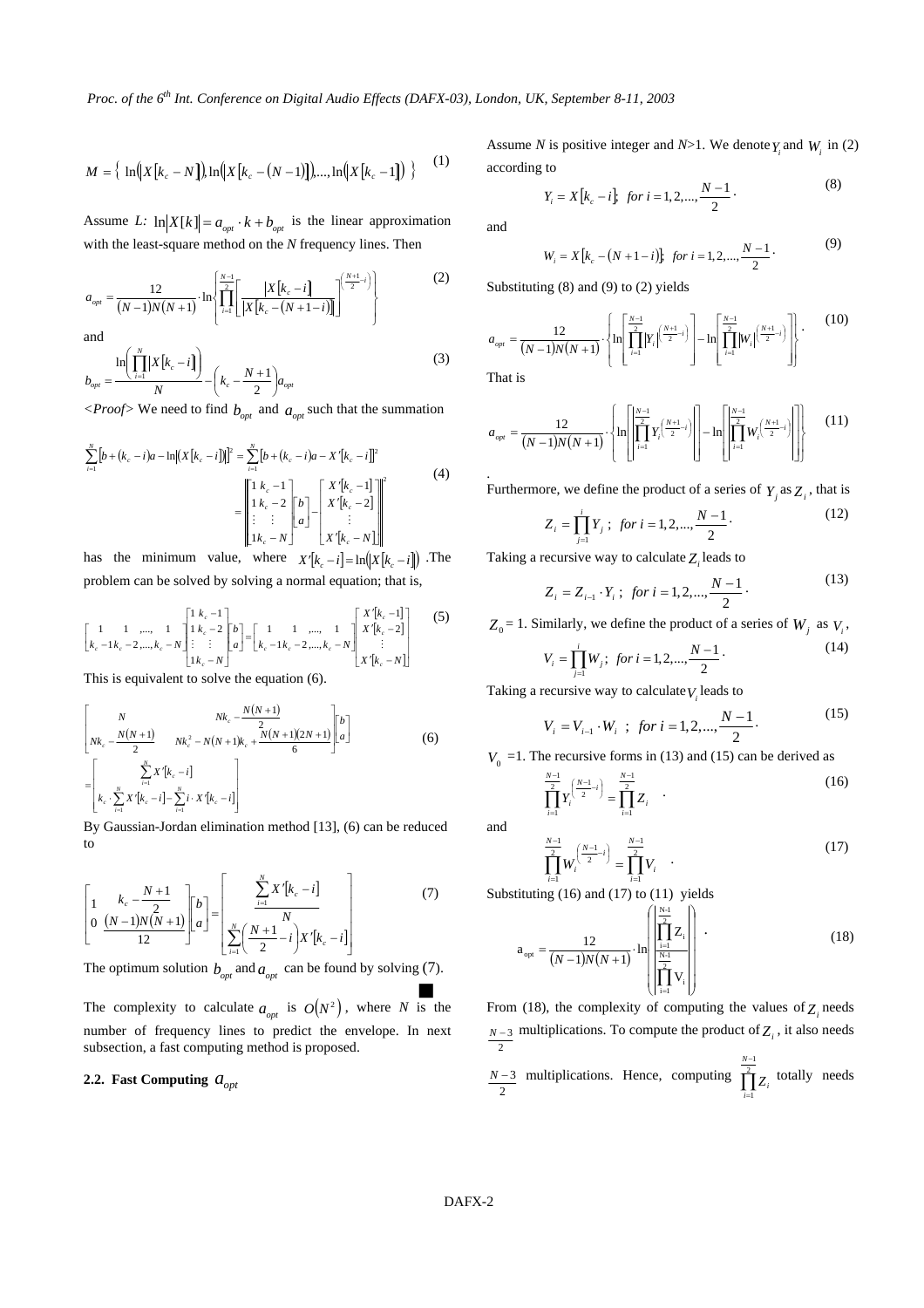*N* − 3 multiplications. Similarly, to compute the value of  $\prod_{i=1}^{2} V_i$ − = 1 1 *N i* needs  $N-3$  multiplications. Using (18) to calculate  $a_{opt}$  needs totally  $2N - 6$  multiplications. Thus, computing (18) leads to a linear complexity and needs only one logarithm, division and absolute operation, respectively. On the other hand, computing  $b_{\text{opt}}$  needs a constant complexity due to

$$
Z_{\frac{N+1}{2}} \cdot V_{\frac{N+1}{2}} \cdot X\left(k_c - \frac{N+1}{2}\right) = \prod_{i=1}^{N} X(k_c - i)
$$
 (19)



Figure 3: *Signal flow diagram of the fast computing method.*

### **2.3. Construction on Detail Spectrum**

The detail spectrum is reconstructed by taking and duplicating a segment of low frequency components from  $X[k_c -1]$ to  $X[k_c - U]$ . For any nonnegative integer  $\beta$ ,  $X[k_c + \beta]$  is defined as

$$
X[k_c + \beta] = \frac{X[k_c + (\beta(\text{mod}U)) - U]}{b_{opt} \cdot \exp^{a_{opt}(k_c + (\beta(\text{mod}U)) - U)}} \cdot b_{opt} \cdot \exp^{a_{opt}(k_c + \beta)}
$$
(20)

$$
X[k_c + \beta] = X[k_c + (\beta(\text{mod } U)) - U] \cdot \exp^{a_{opt}(\beta - (\beta(\text{mod } U)) + U)} \tag{21}
$$

Representing (21) as the recursive equation leads to

$$
X[k_c + \beta] = X[k_c + \beta - U] \cdot \exp^{a_{opt}U} \quad \forall \text{int } \beta \ge 0
$$

To sum up, (18) and (22) constitute the frequency extension technique. There are three calibrations required for the algorithm. The first calibration is on the dithering of the zero magnitude to avoid the undefined problem of the logarithm of zero, the zero magnitudes of frequency lines are replaced with a small positive real number  $\varepsilon$ .  $\varepsilon$  needs to adapt with the audio frames. A too large or small  $\varepsilon$  will affect the evaluation of envelope slope. This paper calculates the average magnitude of the N frequency lines and multiplies the value by 0.001 to have  $\varepsilon$ .

The second calibration is on the envelope parameter  $a_{\text{out}}$ .  $a_{opt}$  should be constrained to be non-positive. Hence, we set those positive  $a_{opt}$  to -0.01 to avoid the increasing envelope.

The third calibration is on the selection of the reconstruction basis. The method extends to high frequency by duplicate the low frequency contents recursively to high frequency contents based on a reconstruction unit. Once the content of the reconstruction unit is abnormal, the extension of high frequency components from low frequency part may not be applicable. Figure 4 illustrates the phenomenon. In Figure 4, there is a huge prominence that is exactly our reconstructed unit. When the reconstruction unit is used to extend for the high frequency signals, the resultant spectrum is illustrated in Figure 5. A criterion should be used to skip the reconstruction method when there is no qualified reconstruction units found.



*bandwidth extension.* 

 A simple way on the detection mechanism is to monitor the ratio of the summation of the frequency magnitudes on the reconstructed unit and the relative summation of estimated pseudo magnitudes.

$$
Detection Ratio \varphi = \frac{\sum_{i=1}^{U} X_{P}[k_{c} - i]}{\sum_{i=1}^{U} |X[k_{c} - i]|}
$$
\n(23)

where

(22)

$$
\sum_{i=1}^{U} X_{P}[k_{c} - i] = \sum_{i=1}^{U} \exp^{b_{opt} + a_{opt}(k_{c} - i)}, \qquad (24)
$$

If the ratio is lower than a threshold, the reconstruction method is skipped. Substituting (24) into (23) leads to

$$
\varphi = \begin{cases}\n\frac{\exp^{b_{\varphi\mu} + a_{\varphi\mu}k_c} \frac{(1 - \exp^{-a_{\varphi\mu}U})}{\exp^{a_{\varphi\mu}} - 1} & \text{if } a_{\varphi\mu} \neq 0 \\
\frac{\sum_{i=1}^{U} |X[k_c - i]|}{\exp^{b_{\varphi\mu}}} & \text{if } a_{\varphi\mu} = 0\n\end{cases}
$$
\n(25)

The algorithm can be summarized as follows:

**Input data:** The basic sources to extend bandwidth are described below.  $((a) M : \{ X[k_c - N], X[k_c - (N-1)], ..., X[k_c -1] \}$ (b)  $k_c$  : cut-off frequency  $(c) k$ : reconstruction-ended frequency  $(d) N$  : the size of the set M  $(e)U$ : reconstructed unit length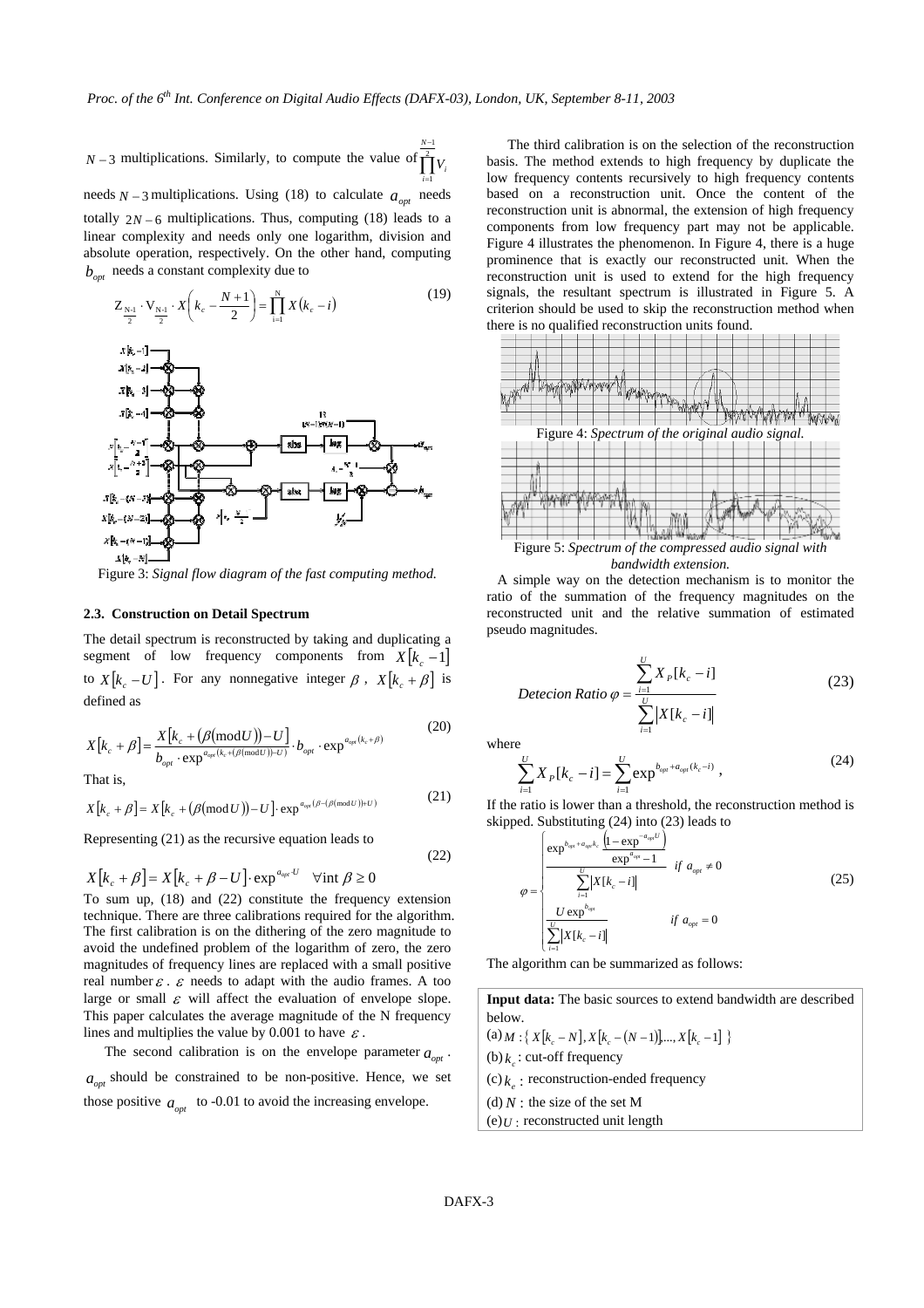There are total nine steps of the algorithm expressed as follow: **Step1:** Replace  $X[k] = i$  of zero value with a small real number  $\varepsilon$ , for i=1 to N **Step2:** Calculate  $Z_i$  and  $V_i$  recursively (a) Let  $Z_0 = 1$  and  $V_0 = 1$ (b) Let  $Z_i = Z_{i-1} \cdot X[k_c - i]$  and  $V_i = V_{i-1} \cdot X[k_c - (N+1-i)]$ for *i=1* to *N*. **Step3:** Calculate  $\prod_{i=1}^{\frac{N-1}{2}}$  $\prod_{i=1}^{N-1} Z_i$  and  $\prod_{i=1}^{\frac{N-1}{2}}$  $\prod_{i=1}^{2} V_i$  respectively. **Step4:** Calculate  $a_{opt}$  according to (18) **Step5:** If  $a_{opt} > 0$ , let  $a_{opt} = 0$ . **Step6:** Calculate  $b_{\text{opt}}$  according to (3). **Step7:** Calculate Unit Decay Ratio  $\rho$ ,  $\rho = \exp(a_{\rho \nu} \cdot U)$ **Step8:**Calculate Detection Ratio  $φ$ If  $\varphi$  < threshold, the algorithm stops. Otherwise, go to Step 9 . **Step9:** Duplicate the spectrums recursively Make  $X[k] = \rho \cdot X[k-U]$  for  $k = k_c$  to  $k_c$ . The block diagram and the associated flow chart of the algorithm are illustrated by Figure 6 and Figure 7 respectively.



Figure 6: *A block diagram of audio bandwidth extension.* 



Figure 7: *The flow chart of audio bandwidth extension.* 

## **3. EXPERIMENTS**

For the high frequency reconstruction, it is difficult to measure the improvement on perceptual quality. This paper verifies the quality improvement by comparing the reconstructed audio with the original CD quality audio. The perceptual quality is measured through the PEAQ (perceptual evaluation of audio quality) system [5]. The system includes a subtle perceptual model to measure the difference between two tracks. The objective difference grade (ODG) is the output variable from the objective measurement method. The ODG values should ideally range from 0 to -4, where 0 corresponds to an imperceptible impairment and -4 to an impairment judged as very annoying. The improvement up to 0.1 is usually perceptually audible. The PEAQ has been widely used to measure the compression technique due to the capability to detect perceptual difference sensible by human hearing system. The mp3 tracks are prepared for bit rates at 128 kbps and 96kbps. The music tracks include the 50 test tracks in [5] and other critical music balancing on the percussion, string, wind instruments, and human vocal was prepared. Also, the mp3 encoder used to prepare the music tracks are the Lame version 3.88 [6], which can have a better quality than other commercial mp3 encoders. The mp3, due to the protocol defined, has always scarified the signal quality above 16k. Also, as illustrated in Figure 11, the algorithm illustrated in Section 2 can be directly implemented in the spectrum lines in the reconstruction of mp3 decoder to save the complexity.

The experiments have been conducted also for various cut-off frequencies including 16k, 14k and 12k Hz. In general, during reconstruction, from the cut-off frequency to 17k Hz the reconstructed spectrum envelope is followed by the prediction envelope of the algorithm. Above the range, the slope of envelope is modified to zero to adapt with the behavior of the higher frequency spectrum that usually decays slowly.



Figure 8: *The spectrum of the original audio signal.* 



Figure 9: *The spectrum of the compression audio signal by Lame.* 



Figure 10: *The spectrum of the audio signal with bandwidth extension.*

In this paper, for bit rate 128 kbps, the reconstruction unit length is chosen as 1 or 2 kHz and for 96 kbps, the length is chosen as 4 or 5 kHz. This is because at 96 kbps, the long length can lead to a better robustness when the music is not compressed well.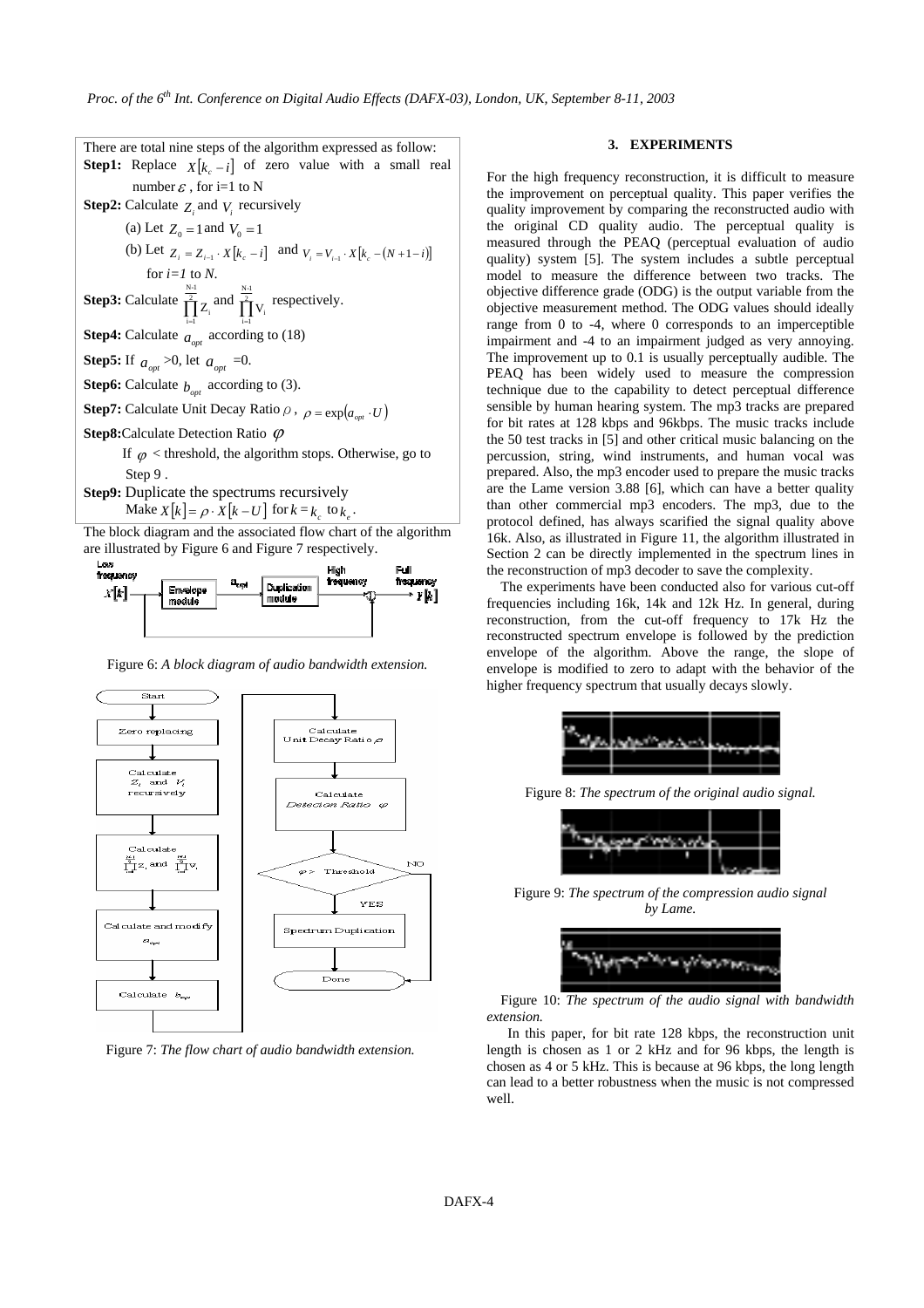Figure 12, 13, 15, and 17 have the average ODG, minimum ODG, and maximum ODG among the fifty tracks under different bit rates as well as different cut-off frequencies. Figure12 and 15 are the mp3 tracks compressed with M/S coding turned off while Figure 14 and 17 M/S coding turned on. In those figures, the top bar and the down bar represents the minimum ODG and the maximum ODG respectively and the middle square represents average ODG. Furthermore, in each figure for each pair of statistics lines in order from left to right, the first shows the ODG comparing the mp3 tracks with the original CD and the second is the ODG generated from the high frequency reconstruction presented in this paper. On the other hand, Figure12, 14, 16, and 18 illustrate the average gains from the fifty tracks. The gain is defined as the difference of the ODG of a pair. Similarly, the top bar and the down bar represent the minimum and maximum gains respectively and the middle square represents average gain.

From the test data of the fifty tracks, when the cut-off frequency is 16k and bit rate is 128k, we found that no track losses the quality by more than 0.08 in ODG but can gain improvement up to 1.21. The result indicates that the technique can have almost no risk in improving the quality in the most widely adopted compression case at present. Also, the subjective test indicates the tracks after high frequency reconstruction is "brighter" than the original mp3 tracks. In general, as the cut-off frequency decreases, the prediction is more difficult. Thus, the gain also decreases. Nevertheless, the average gains in the different cases are still more than 0.19. Especially, at the bit rate 96k, the method offers the average gain even up to 0.54.



Audio Data Blocks of 576 samples

Figure 11: *The diagram of High Frequency Reconstruction incorporated into MP3 decoder.*

## **4. CONCLUSION**

This paper has presented a method to reconstruct the high frequency signals to have better sound quality. The reconstruction consists of the envelope reconstruction, fine-detail duplication, and the algorithm calibration. Various mp3 tracks with different bit rates and cut-off frequencies have been conducted and showed the better performance compared to the original music.

This paper develops not only the algorithm but also the fast computing method for the envelope, fine-detail, and the calibration techniques. Through both the subjective and objective measure, the method is verified to be able to improve the perceptive quality of band-limited audio signals. Especially, the objective measurement by the perceptual evaluation of audio quality system, which is the recommendation system by ITU-R Task Group 10/4 has proven a significant quality improvement.

#### **5. REFERENCE**

- [1] C. Avendaro, et. al., "Beyond Nyquist: towards to recovery of broad-bandwidth speech from Narrow-Bandwidth Speech", in Proc. Eurospeech, (Madrid), pp. 165-168, 1995.
- [2] Y.M. Cheng, et. al., "Statistical recovery of wideband speech from narrowband speech," IEEE Trans. Speech Audio Process., vol. 2, pp. 544-548, 1994.
- [3] J. Epps et. al., "A new technique for wideband enhancement of coded narrowband speech," Proc. IEEE Speech Coding Workshop (Porvoo Finland), 1999, pp. 174-176.
- [4] J. Valin at. al., "Bandwidth extension of narrowband speech for low bit-rate wideband coding," IEEE Speech Coding Workshop, 17-20 Sep. 2000, pp. 130-132.
- [5] ITU Radiocommunication Study Group 6, "DRAFT REVISION TO RECOMMENDDATION ITU-R BS.1387 - Method for objective measurements of perceived audio quality".
- [6] Lame, website http://www.mp3dev.org/mp3
- [7] Sabine W. C., Collected Papers on Acoustics (originally 1921), Peninsula Publishing, Los Altos, CA, USA, 1993.
- [8] Erik Larsen, et. al., "Efficient high-frequency bandwidth extension of music and speech" In 112th AES Convention, Munich, May 10-May 13, 2002.
- [9] ISO/IEC, "WD Text for Backward Compatible Bandwidth Extension for General Audio Coding", ISO/IEC JTC1/SC29/WG11, MPEG2002/N4611 March 2002.
- [10] Per Ekstrand et. al., "Enhancing mp3 with SBR: Features and Capabilities of the new mp3PRO Algorithm." In 112th AES Convention, Munich, May 10-May 13, 2002.
- [11] Martin Dietz et. al., "Spectral Band Replication, a novel approach in audio coding." In 112th AES Convention, Munich, May 10 - May 13, 2002.
- [12] Jeongil Seo et. al., "A Simple Method for Reproducing High Frequency Components at Low-Bit Rate Audio Coding" In 113th AES Convention, Los Angeles, October 5–8, 2002.
- [13] Steven J. Leon, "Linear Algebra with applications", Macmillan, 1990.